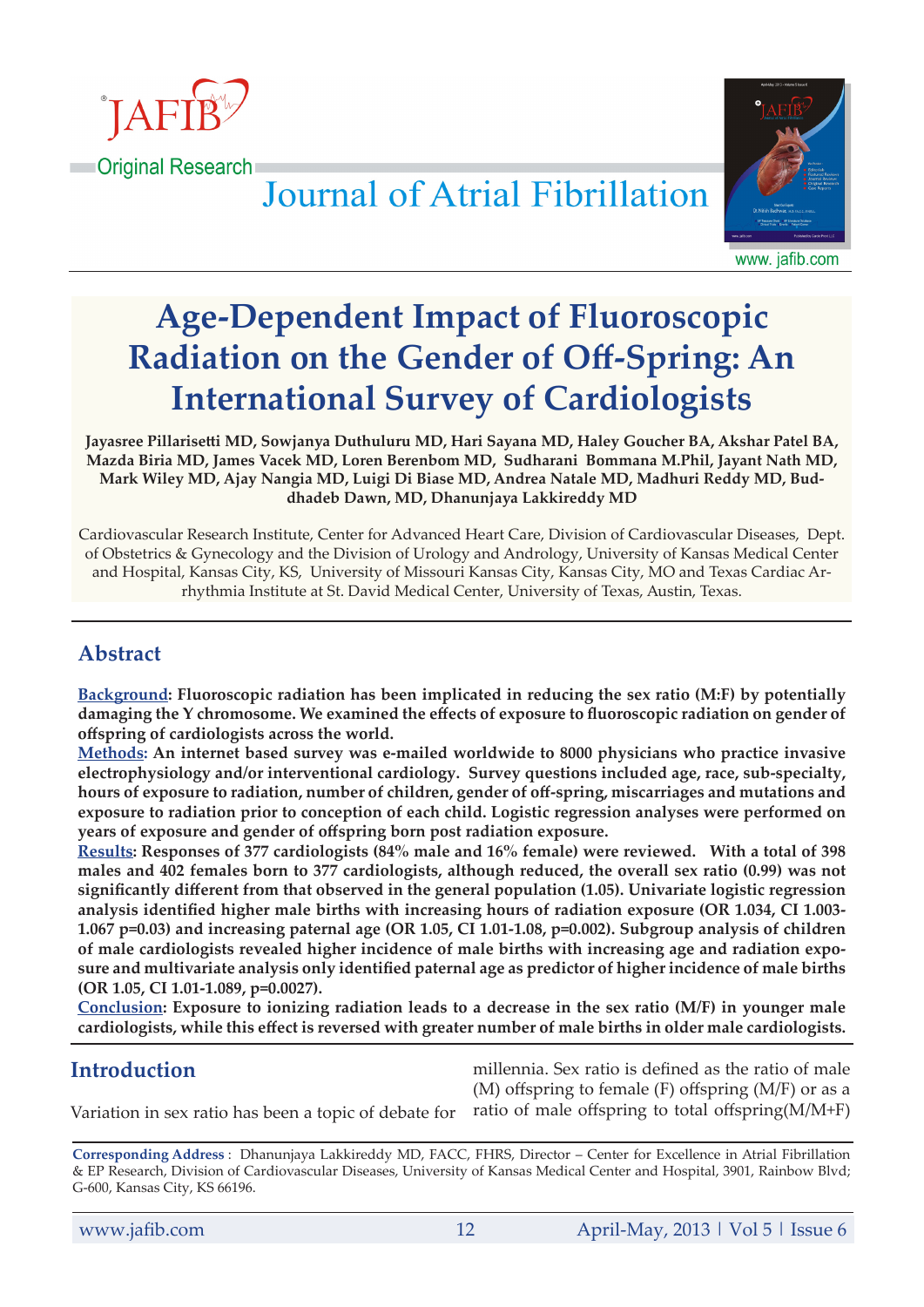# **Journal of Atrial Fibrillation** *Original Research*

and stands at 1.05 (M/F) or 0.51(M/M+F) for the US population in 2005.<sup>1</sup> Sex ratio at birth in several countries across the world ranges from 1.02 to 1.132 Several large observational studies have examined the effects of maternal age, paternal age, birth order and ethnicity on reducing the sex ratio.<sup>3-7</sup> Environmental agents like dioxins $8,9$  gasoline,<sup>10</sup> metal fumes and tobacco $11, 12$  have also been implicated in affecting the sex ratio in favor of female offspring. Exposure of male workers to certain occupational agents has been shown to reduce the sex ratio.<sup>8,13</sup>

Exposure to electromagnetic radiation has been suggested to alter sex ratio in a few studies. $14-17$ While some studies reported reduction in sex ratio among female physiotherapists exposed to electromagnetic radiation, $14$  others did not.<sup>18</sup> Exposure to nuclear radiation showed an increase in sex ratio in one study<sup>15</sup> but others showed no such association.19-21 Similarly, a study among male radiologists orthopedic surgeons showed a decrease in sex ratio<sup>16, 17</sup> whereas another study among male cardiologists exposed to fluoroscopic radiation found no change.<sup>22</sup>

Data from various studies on the impact of fluoroscopic radiation have been inconsistent with some obvious limitations. Study on male invasive cardiologists included only children that were born and no details on miscarriages or unborn pregnancies were noted. $^{22}$  It is unclear whether there was a difference between those born before radiation exposure vs. those born after radiation exposure<sup>22</sup> It is unclear from prior observations and studies if occupational exposure of toxins and radiation to men or women affects sex ratio. In addition, the interplay between the exposure to radiation and maternal and paternal age is less clear.

In the current study we examined the effects of exposure to fluoroscopic radiation and the sex ratio of offspring of male and female invasive cardiologists. We also studied the effect of duration of exposure with maternal and paternal age as well as the impact of exposure on male and female cardiologists separately.

#### **Methods**

An internet based survey in English was e-mailed worldwide to 8000 physicians who practiced invasive, electrophysiology and/or interventional cardiology. Survey questions consisted of age of the physician and the spouse, race, sub-specialty practice and hours of radiation exposure per week. The number of children born, gender of off-spring, miscarriages and mutations and duration of exposure to radiation prior to conception of each child were also queried. The results were analyzed as detailed below.

#### **Statistical Analysis**

All categorical data are presented as percentages and continuous data as means and standard deviation. A p value <0.05 was considered significant. The Z test for proportions was used to compare the sex ratio of offspring of respondents with that of the general population. Univariate and multivariate logistic regression analysis with forward approach was then performed to see if increasing years of exposure affected the gender of offspring. Maternal age, paternal age, duration of radiation exposure and birth order were considered in the analysis for all respondents and later for male and female cardiologists separately. SAS version 9.1.3 (SAS Institute Inc, Cary, NC)) was used for the analyses.

#### **Results**

Five hundred and nineteen cardiologists (84% male and 16% female) responded to the survey. Their ethnic background included 79.8% Caucasian, 15.4% Asian, 3% Hispanic, 2.4% other and 0.2% African-Americans. They included 60% electrophysiologists, 33% interventional cardiologists and 7% invasive (non-interventional) cardiologists (see table1). Of these, 58.3% were exposed to radiation (time spent in the catheterization and/or EP laboratory) on average of more than 10 hours per week, and 41.7% were exposed <10 hours per week. A total of 5.8% had exposure to other sources of radiation as well (radioactive iodine in research lab, radioactive iodine for hyperthyroidism, exposure to radiation in nuclear imaging lab), while 94.6% had exposure to fluoroscopic radiation alone.

We excluded 142 respondents who had conceived children before radiation exposure and those with incomplete surveys. All respondents (n=377) with children born only after radiation exposure were included. A total of 402 males and 403 females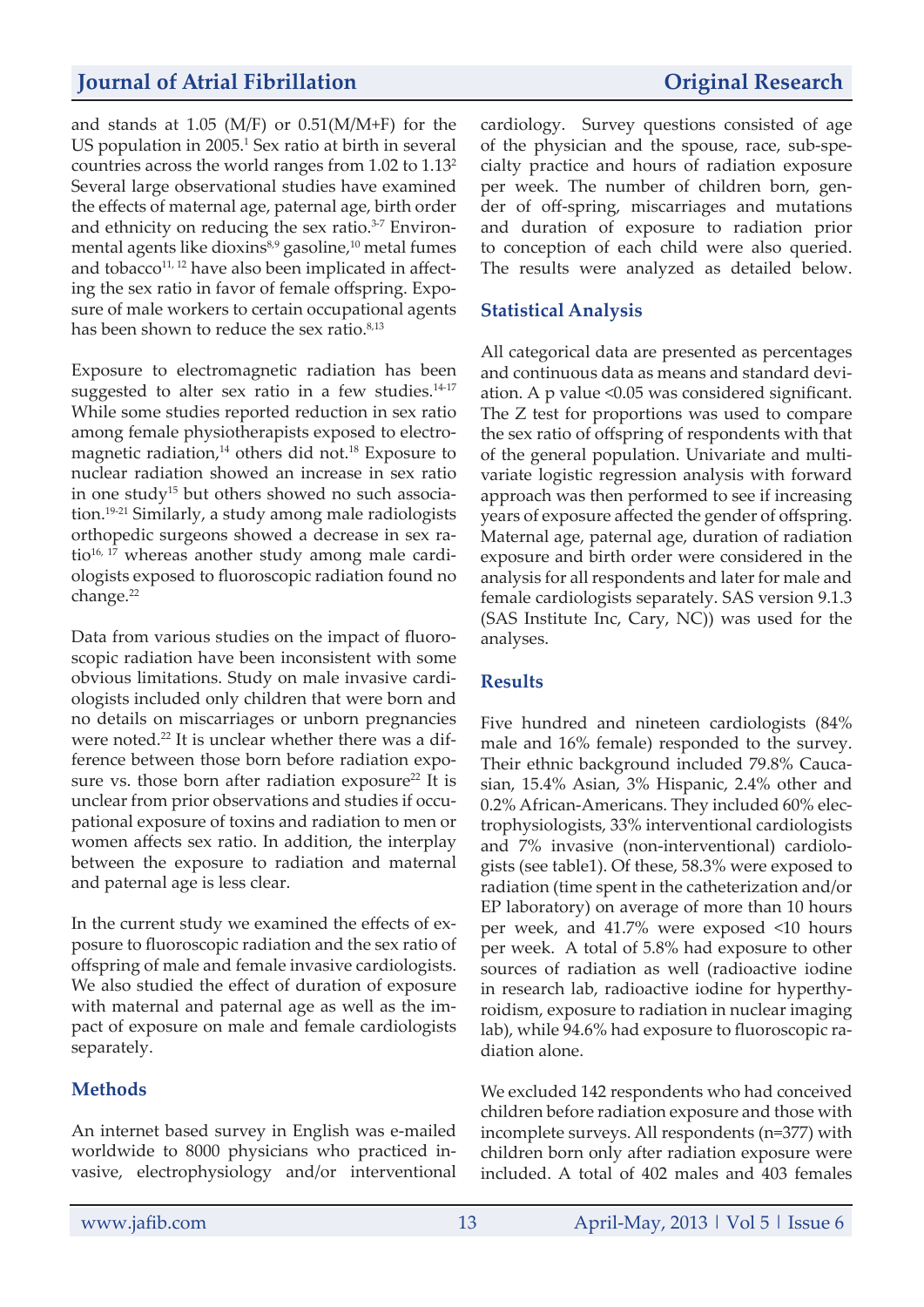## **Journal of Atrial Fibrillation** *Original Research*

**Baseline Characteristics** 

| Mean paternal age (years) | 35.7 |
|---------------------------|------|
| Mean maternal age (years) | 33.5 |
| Caucasian $(\%)$          | 79.8 |
| Asian $(\%)$              | 15.4 |
| Hispanic $(\%)$           | 2.4  |
| African American (%)      | 0.2  |
| Electrophysiologists (%)  | 60   |
| Interventionalists (%)    | 33   |

were born to 377 physicians. Although the sex ratio in these births (0.99) was lower compared with the sex ratio of the general population (1.05), the difference did not reach statistical significance (p=0.3). The mean maternal age was 33.5 (±4.7) years and mean paternal age was 35.7 (±4.5) years. There was no difference in the maternal age (33.75 vs. 33.3 years,  $p = 0.2$ ) for male and female offspring, respectively, but mean paternal age was significantly higher (36.2 vs 35.2 years,  $p = 0.002$ ) for the male offspring. The majority of respondents had 2 children or more (84%) with 80 miscarriages and 27 children with genetic disorders (0.03%, 27/805). The nature of the congenital anomalies was not obtained. The total cumulative radiation exposure for male offspring was 2678 hours of radiation and total cumulative hours of radiation exposure for female offspring was 2414 hours. The mean duration of radiation exposure for the entire study sample was 6.3±4.6 years, while it was 6.7±4.8 for male offspring and  $6.0 \pm 4.3$  for female offspring (p=0.11).

There were 46 physicians who had miscarriages only and had no children. After excluding them and another 20 male cardiologists, who did not provide their age, univariate logistic regression analysis identified higher number of male births with increasing hours of radiation exposure (OR 1.034, CI 1.003-1.067 p=0.03) and increasing paternal age (OR 1.05, CI 1.01-1.08, p=0.002). On multivariate analysis, only paternal age was associated with a greater possibility of male births  $(OR = 1.05,$ CI 1.01-1.18, p=0.0019).

To study the effects of radiation on male and female cardiologists separately, sex ratio among the children of male cardiologists (n=266) was calculated, and found to be lower at 0.97 (M/F) with 338 males and 345 females, p=0.15 (or at 0.49 when considered as (M/M+F) ) compared with the general popula-

tion. Univariate analysis again identified higher male births with increasing hours of radiation exposure and increasing paternal age (See table 2). Multivariate analysis identified paternal age as the only predictor of male births (OR 1.05, CI 1.018-1.089, p=0.0027). A subgroup analysis of offspring of male cardiologists aged 37 years or more showed a significant increase in sex ratio to 1.2 (M/F) (143 males and 112 female offspring,  $p=0.017$ ; M/M+F = 0.56). The sex ratio of offspring of male cardiologists aged less than 37 years was 0.84 (M/F) (196 male and 233 female offspring; M/M+F= 0.45, p=0.0009, figure 1). Offspring of female cardiologists (n=45) had a sex ratio of 1.2  $(M/F)$  or 0.54  $(M/M+F)$  with 45 males and 37 females (p=0.01). The sample size, however, was too small to make any meaningful prediction by regression.

## **Discussion**

Our results show a trend toward reversal in sex ratio (lower number of male births) among the offspring of all cardiologists, especially among offspring of male cardiologists. Despite the decrease in overall number of male offspring, multivariate logistic regression analysis showed an association between increasing paternal age and higher number of male births. Offspring of female cardiologists had a higher sex ratio (greater number of male births) but the sample size was too small to make reliable interpretations. In a subgroup analysis, reduced sex ratio (0.84) was observed among offspring of male cardiologists when the paternal age was less than 37 years and a significantly increased sex ratio (1.2) was found when the paternal age was 37 years or more.

Several trials have been conducted to establish the factors predisposing to altered sex ratios, but results have been inconsistent. Our study revealed a non-significant reduction in sex ratio among all qualifying respondent cardiologists.

| Table 2                           | <b>Univariate Analysis Among Male</b><br><b>Cardiologists</b> |             |         |
|-----------------------------------|---------------------------------------------------------------|-------------|---------|
|                                   | <b>Odds Ratio</b>                                             | <b>C</b> T  | P value |
| Maternal age                      | 1.02                                                          | $0.9 - 1.0$ | 0.16    |
| Paternal age                      | 1.053                                                         | 1.01-1.089  | 0.0027  |
| Duration of<br>radiation exposure | 1.032                                                         | $1 - 1.06$  | 0.04    |

www.jafib.com 14 April-May, 2013 | Vol 5 | Issue 6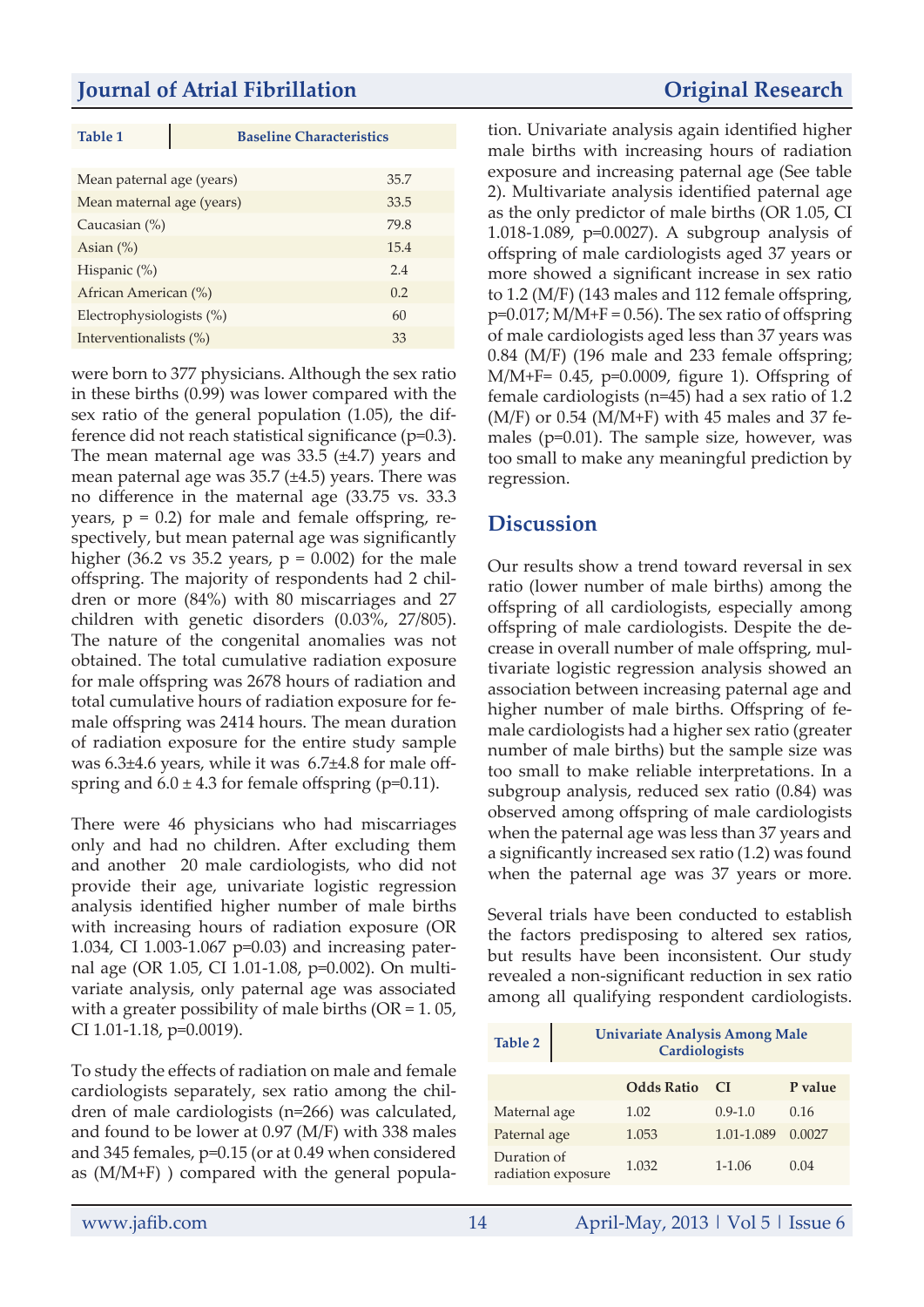#### **Journal of Atrial Fibrillation** *Original Research*

**Figure 1:** Sex Ratio by Male Cardiologists Age



However, when offspring of only male cardiologists were considered, a significant reduction in sex ratio was noted when the paternal age was < 37 years; and the sex ratio increased significantly when the paternal age was > 37 years. This is in stark contrast to prior larger studies which suggest a reduction in sex ratio with increasing paternal age in the unexposed general population (3, 5, 6). (figure 2 modified from data taken from the paper by Jacobsen et al. ref 5). Our study, however, showed an increase in sex ratio in cardiologists with increasing paternal age. Whether this suggests a natural variation in sex ratio in recent years, or if this is an effect of fluoroscopic radiation in cardiologists remains unknown. Nonetheless, our study results are consistent with prior findings of increased sex ratio among offspring of survivors of atomic bombing in Japan.<sup>23</sup> On this basis, it has been postulated that induction of sex-linked lethal mutations in germ cells would result in an increased sex ratio in the offspring of irradiated males and a decreased sex ratio in the offspring of irradiated females.23 The single study on female physiotherapists exposed to radiation demonstrated lower sex ratio and conforms to this postulate.<sup>14</sup> Increased sex ratio in offspring of irradiated fathers was also seen in a few other studies.<sup>15, 24</sup>

The current results point to an additional layer of complexity to this issue, because offspring born to younger fathers had a lower sex ratio while those born to older fathers had a higher sex ratio.

Invasive cardiologists on average are exposed to 0.01mSv to 0.02mSV of radiation per case with a higher collar level exposure despite the use of lead aprons,<sup>25, 26</sup> which is still less than the annual radiation exposure limit mandated by the international commission on radiological protection (< 20 m Sv /year).<sup>27</sup> Since the only discernible difference of these male cardiologists from the general population is exposure to fluoroscopic radiation, we postulate that the radiation is probably responsible for the change in sex ratios. Prior studies have shown increasing paternal age and birth order to have the most effect on sex ratio with a smaller effect from maternal age.<sup>6,28</sup> Much larger studies may be required such an effect of maternal age on sex ratio. The inability of our study to reveal any significant effects of maternal age on the sex ratio was probably related to the very small sample size. Birth order was not a predictor of sex ratio in our study because not all children born to the respondents were considered in the analysis of the birth order, rather only the children born after exposure to the radiation were considered. Duration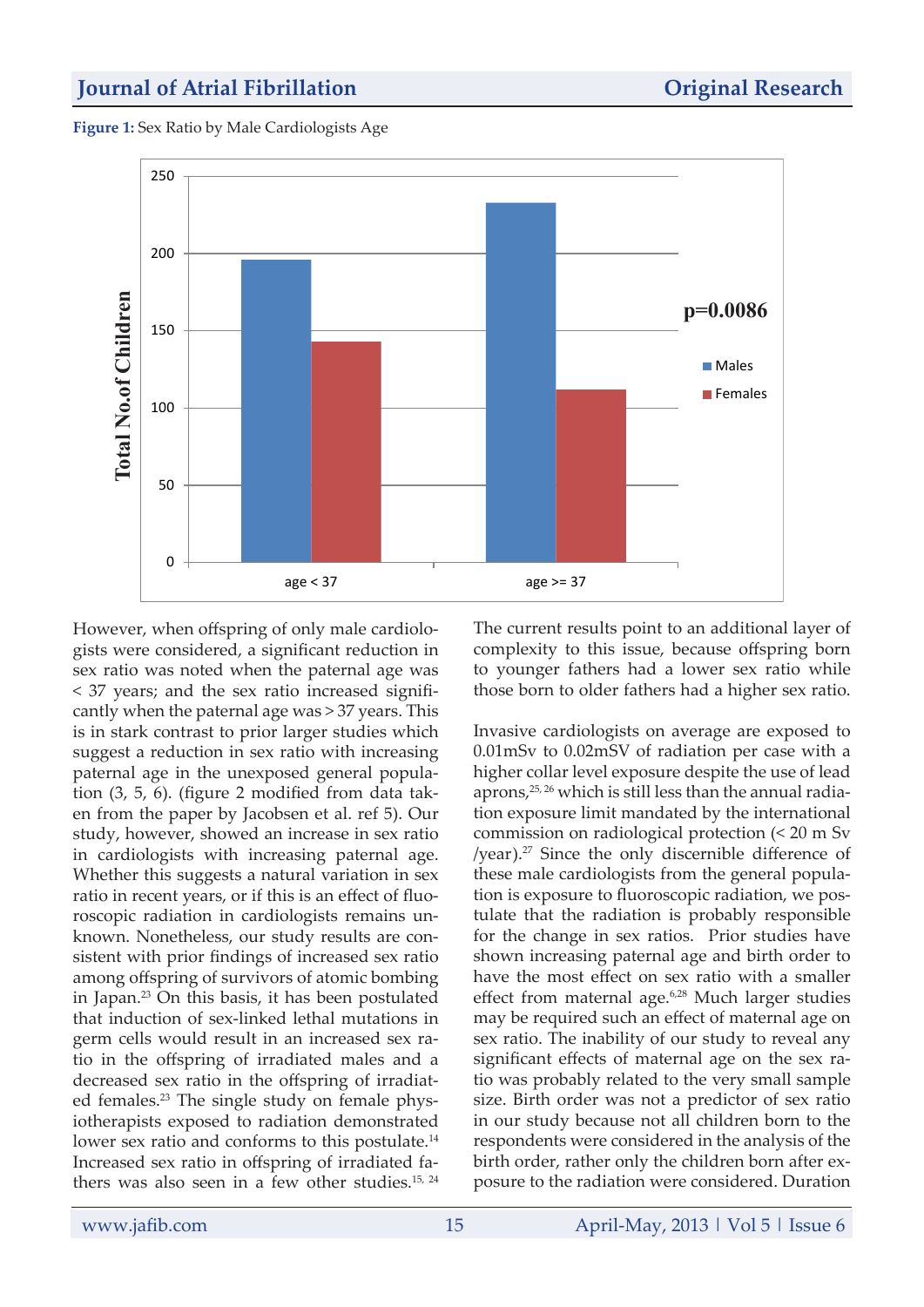

**Figure 2:** Comparison of Sex Ratio (M/M+F) of General Population and Male Cardiologists

(General Population Data is the Reference Group Derived from the Study by Jacobsen et al)

of radiation exposure also did not have an effect on the sex ratio. This could be because the natural life span of spermatozoa is only a few days, approximately  $76 \text{ days}^{29}$  and exposure to radiation during the time of conception may be more important than the duration of exposure. The study on nuclear radiation workers at Sellafield, Cumbria showed that fathers exposed to more than 10mSV of radiation in the 90 days before conception produced and increased sex ratio.<sup>15</sup> Rate of genetic malformations due to spontaneous mutations in new born infants in a study was shown to be 0.0007% (48/69277).<sup>30</sup> This is significantly lower than the 0.03% rate of mutations found among cardiologists exposed to radiation in our study (P<0.0001). The incidence of genetic mutations was assessed by the survey but no confirmation or details of the same were obtained in our study.

Several hypotheses have been put forward for the variations in sex ratio in the general population with age. Some theories include reduced androgen levels in males with increasing age and reduced coital rates with older age.<sup>31</sup> Altered sex ratio in the radiation exposed population is explained by induction of sex linked lethal mutations in the x chromosome which are transmitted to exposed fathers daughters thereby increasing the sex ratio, whereas exposed mothers, transmit the lethal mutations to sons and thereby cause reduction in sex ratio. $23$  The reduced sex ratio in our study among younger fathers remains unexplained. It is not clear if the Y-chromosome is more susceptible to the ill effects of radiation during early years of exposure resulting in higher concentration of X to Y sperm pool and thereby higher probability of female births decreasing the sex ratio in younger fathers. This effect may get blunted and the X to Y sperm pool may tilt back to normal explaining the reversal of sex ratio as the years of exposure and the paternal age increases. Chronic exposure to low levels of radiation as was with the case of older male cardiologists could have resulted in hormetic effect on the Y-chromosome of the germ cells. Radiation hormesis (also called radiation homeostasis) is the hypothesis that chronic low doses of ionizing radiation (in addition to the natural background doses) are beneficial, stimulating hypothetical reserve repair mechanisms that protect against disease, but are not activated in absence of additional ionizing radiation.31-32 The reserve repair mechanisms are hypothesized to be sufficiently effective when stimulated as to not only cancel the detrimental effects of extra ionizing radiation but also protect from other damage.32-35 Hormetic responses are varied in form and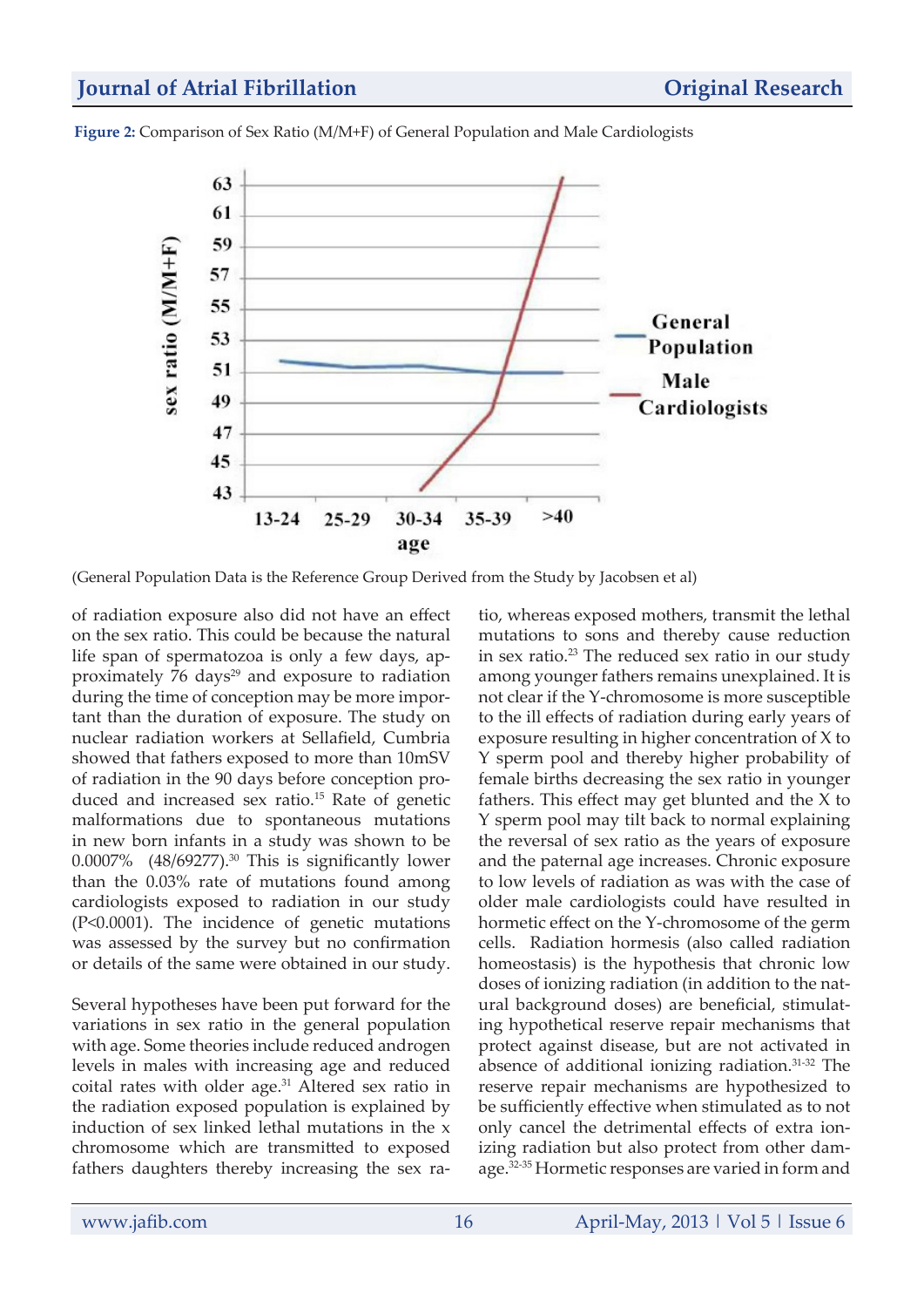# *Journal of Atrial Fibrillation* **<b>***Original Research*

include increased longevity, growth, reproductive and physiological responses and metabolic effects.

Despite this evidence of increasing sex ratio with exposure to radiation<sup>15,23,24</sup> several studies exist that have shown the opposite effect of decreasing sex ratio<sup>16,17,36</sup> or no change in ratio.<sup>19, 21, 37</sup> Our study is unique in that it attempts to study the gender of offspring of radiation exposed cardiologists while accounting for the maternal age, years of radiation and paternal age. Further prospective studies will be required to tease out the differences in effects of irradiation on men and women and to clearly establish the reasons for such. While controversy will continue to prevail, all cardiologists should continue to take all necessary precautions to reduce exposure to ionizing radiation to minimize general health hazards, even though it may not impact their choice of offspring gender.

# **Limitations**

The response rate to the survey was low and hence the sample may not be representative. Radiation exposure of the spouse is not known. Our sample contained a limited number of female cardiologists. Also, only offspring born after radiation exposure were considered. The influence of birth order can be determined only if all offspring are considered. We did not measure and quantify the true radiation exposure in each participant. The amount of radiation exposure is assumed to be low underneath the lead aprons provided the integrity of these protection devices was not compromised over years of use. In reality, the exposure might have been higher than the assumed numbers.

# **Conclusions**

Exposure to ionizing radiation seems to increase the sex ratio as paternal age increases. A higher proportion of females were born to younger fathers exposed to radiation, while a higher proportion of males were born to older fathers. The precise reason(s) for this effect is unclear and warrants further investigation.

# **Disclosures**

No disclosures relevant to this article were made

by the authors.

## **References**

1. Mathews TJ, Hamilton E. National Vital statistics Report. 2005. Vol 53, number 20. http://www.cdc.gov/nchs/data/nvsr/ nvsr53/nvsr53\_20.pdf Last accessed 2/12/09.

2. Central Intelligence Agency: The 2008 World Fact Book https://www.cia.gov/library/publications/the-world-factbook/ fields/2018.html last accessed 5/19/09.

3. Chahnazarian A. Determinants of the sex ratio at birth: review of recent literature. Soc Biol. 1988; 35:214-35.

4. Takahashi E. The effects of the age of the mother on the sex ratio at birth in Japan. Ann. NY Acad. Sci. 1954; 57: 531–550.

5. Ruder A. Paternal-age and birth-order effect on the human secondary sex ratio. Am. J. Hum Genet. 1985;37, 362–372.

6. Jacobsen R, Moller H, Mouritsen A. Natural variation in the human sex ratio. Hum. Reprod. 1999;14: 3120–3125.

7. James WH. The sex ratios of black births. Ann Hum Biol. 1984;11: 39–4.

8. Ryan JJ, Amirova Z, Carrier G. Sex ratios of children of Russian pesticide producers exposed to dioxin. Environ Health Perspect. 2002;110:A699-701.

9. Mocarelli P, Gerthoux PM, Ferrari E, et al. Paternal concentrations of dioxin and sex ratio of offspring. Lancet 2000;355:1858– 1863.

10. Ansari-Lari M, Saadat M, Hadi N. Influence of GSTT1 null genotype on the offspring sex ratio of gasoline filling station workers. J Epidemiol Community Health 2004;58:393–4.

11. Figa-Talamanca I, Petrelli G. Reduction in male births among workers

exposed to metal fumes. Int J Epidemiol 2000;29:381.

12. Retherford RD. Tobacco smoking and sex ratios in the United States. Soc

Biol 1974;21:28–38.

13. Jensen TK, Bonde JP, Joffe M. The influence of occupational exposure on male reproductive function. Occup Med. 2006;56:544-53

14. Larsen AI, Olsen J, Svane O. Gender-specific reproductive outcome and exposure to high-frequency electromagnetic radiation among physiotherapists. Scand J Work Environ Health.199;17:324-9

15. Dickinson HO, Parker L, Binks K, et al. The sex ratio of children in relation to paternal preconceptional radiation dose: a study in Cumbria, northern England. J Epidemiol Commun Health 1996; 50: 645–52.

16. Hama Y, Uematsu M, Sakurai Y, et al. Sex ratio in the offspring of male radiologists. Acad Radiol 2001;8:421–424.

17. Zadeh HG, Briggs TW. Ionising radiation: are orthopaedic surgeons' offspring at risk? Ann R Coll Surg Engl 1997;79:214– 220.

18. Gubéran E, Campana A, Faval P, , et al. Gender ratio of offspring and exposure to shortwave radiation among female physiotherapists. Scand J Work Environ Health. 1994; 20:345-8 19. Schull WJ, Neel VJ, Hashizume A. Some further observations

on the sex ratio among infants born to survivors of the atomic